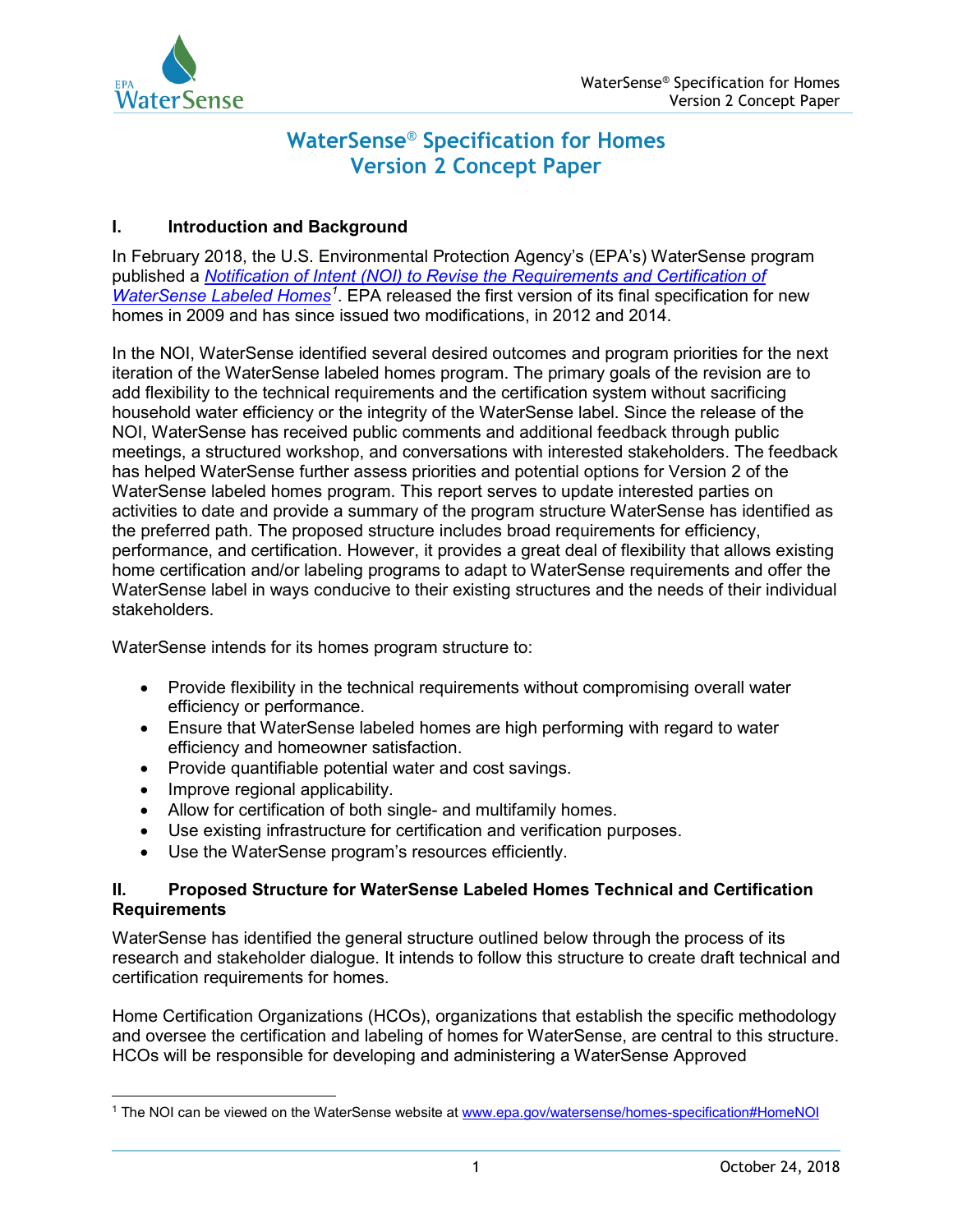

Certification Method (WACM). A WACM refers to the methodology an HCO uses to measure whether or not a home meets the efficiency requirement set by WaterSense. Each WACM will be reviewed by EPA to evaluate the technical effectiveness of the methodology and verification protocol that enable homes to demonstrate adherence to WaterSense's technical requirements. WACMs that meet the requirements included in this document will be approved accordingly. Home builders can achieve certification through an HCO of their choosing, and candidate homes will be verified and certified in accordance with that HCO's WACM to earn the WaterSense label.

The program structure will have four primary components:

- 1. **Technical Requirements for Homes***.* Performance and efficiency criteria that WaterSense labeled homes will have to meet. This includes a checklist of minimum mandatory features that a home must contain, as well an efficiency requirement.
- 2. **Standard Development Process.** Requirements for the process used in developing a WACM to ensure that it represents the needs of a broad set of stakeholders.
- 3. **WACM Technical Evaluation.** Method by which EPA determines that an HCO's WACM is capable of identifying homes that meet WaterSense's efficiency requirement.
- 4. **HCO Organizational Requirements***.* Organizational requirements to ensure the HCO has the capability and competence to administer the WACM and authorize the use of the WaterSense label.

Prospective HCOs will be required to complete and submit a two-part application to EPA to be eligible to certify homes and issue the WaterSense label. WaterSense will assess the application for the following components: 1) development and technical efficacy of the WACM (components number 2 and 3 above), which outlines acceptable methods for homes to achieve WaterSense's technical requirements; and 2) the HCO's administrative capacity to oversee the certification process (component number 4 above). These items are described in more detail below.

## **1. Technical Requirements for Homes**

Through a revised specification for homes, EPA intends to establish technical criteria that homes must meet to earn the WaterSense label. Under the revised program structure, EPA is considering requiring homes to:

- 1. Meet all measures outlined in a mandatory checklist, and
- 2. Be at least 30 percent more water efficient than typical new construction (based on national standards and requirements).

## *Mandatory Checklist*

The mandatory checklist is intended to ensure that all WaterSense labeled homes, regardless of the HCO or WACM under which they are certified, contain a minimum set of features that assure quality performance (the degree to which a home meets the user's expectations relative to these features in typical new home construction) in addition to efficiency (the amount of water a home uses relative to comparable typical new home construction). Stakeholders have identified quality performance as a key concern in focusing on an overall reduction in household water use. EPA intends for the mandatory checklist to include only features that are incorporated into all homes and help ensure quality performance with regard to water use.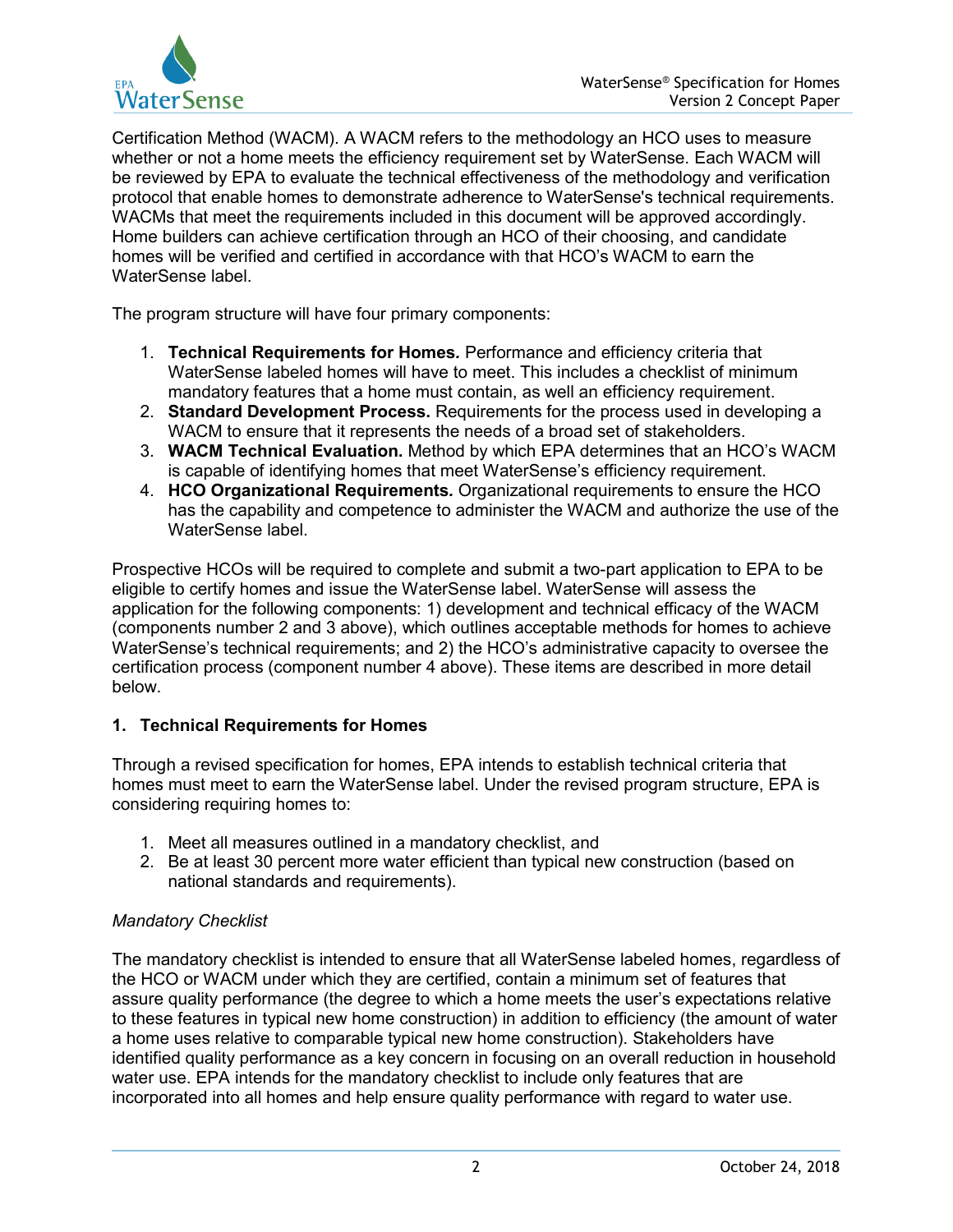

Table 1 includes the draft criteria EPA is considering including in the mandatory checklist. WaterSense labeled plumbing products are independently certified to perform as well as or better than standard models. Therefore, all homes seeking the WaterSense label for a home will be required to include WaterSense labeled toilets, bathroom sink faucets, and showerheads. This will ensure that these plumbing fixtures not only use less water, but also will meet performance requirements identified by the respective WaterSense specification.

In addition to WaterSense labeled plumbing products, WaterSense labeled homes will also be required to pass a pressure-loss test on all water supply lines, which indicates the absence of leaks. Labeled homes may not exhibit visible leaks from specified elements of the plumbing system, including the plumbing fixtures identified above along with other applicable systems and appliances. Leaks can adversely impact a home's water use and quality performance.

| <b>Item</b>           | <b>Requirements</b>                                                                                                          | Present |
|-----------------------|------------------------------------------------------------------------------------------------------------------------------|---------|
| Leaks                 | Pressure-loss test on all water supplies detected no<br>leaks                                                                |         |
|                       | No visible leaks from hot water delivery system                                                                              |         |
|                       | No visible leaks from toilet(s)                                                                                              |         |
|                       | No visible leaks from bathroom faucet(s)                                                                                     |         |
|                       | No visible leaks from bathroom tub faucet(s) when<br>showerhead(s) is activated                                              |         |
|                       | No visible leaks from kitchen and other sink faucet(s)                                                                       |         |
|                       | No visible leaks from showerhead(s)                                                                                          |         |
|                       | No visible leaks from other fixtures or appliances (e.g.,<br>clothes washers, dishwashers, hose bibs, irrigation<br>systems) |         |
| <b>Toilets</b>        | WaterSense labeled                                                                                                           |         |
| Bathroom sink faucets | WaterSense labeled                                                                                                           |         |
| Showerheads           | WaterSense labeled                                                                                                           |         |

# **Table 1. Draft Mandatory Checklist for WaterSense Labeled Homes.**

WaterSense intends for the mandatory checklist to set requirements for features that are applicable to all homes. EPA did not include WaterSense labeled irrigation products in the draft mandatory checklist for two reasons. First, not all homes have irrigation systems, nor are all WaterSense labeled irrigation products universally appropriate for all homes. Further, because of the wide variety of landscape settings and associated irrigation system designs, WaterSense has concluded that addressing outdoor water use is best accomplished by requiring WaterSense labeled homes to be 30 percent more water-efficient than typical new home construction, which is explained in more detail in the next section. This approach will provide designers and builders appropriate flexibility to effectively meet site specific conditions, while still achieving the requisite water efficiency and adjusting appropriately to local climate.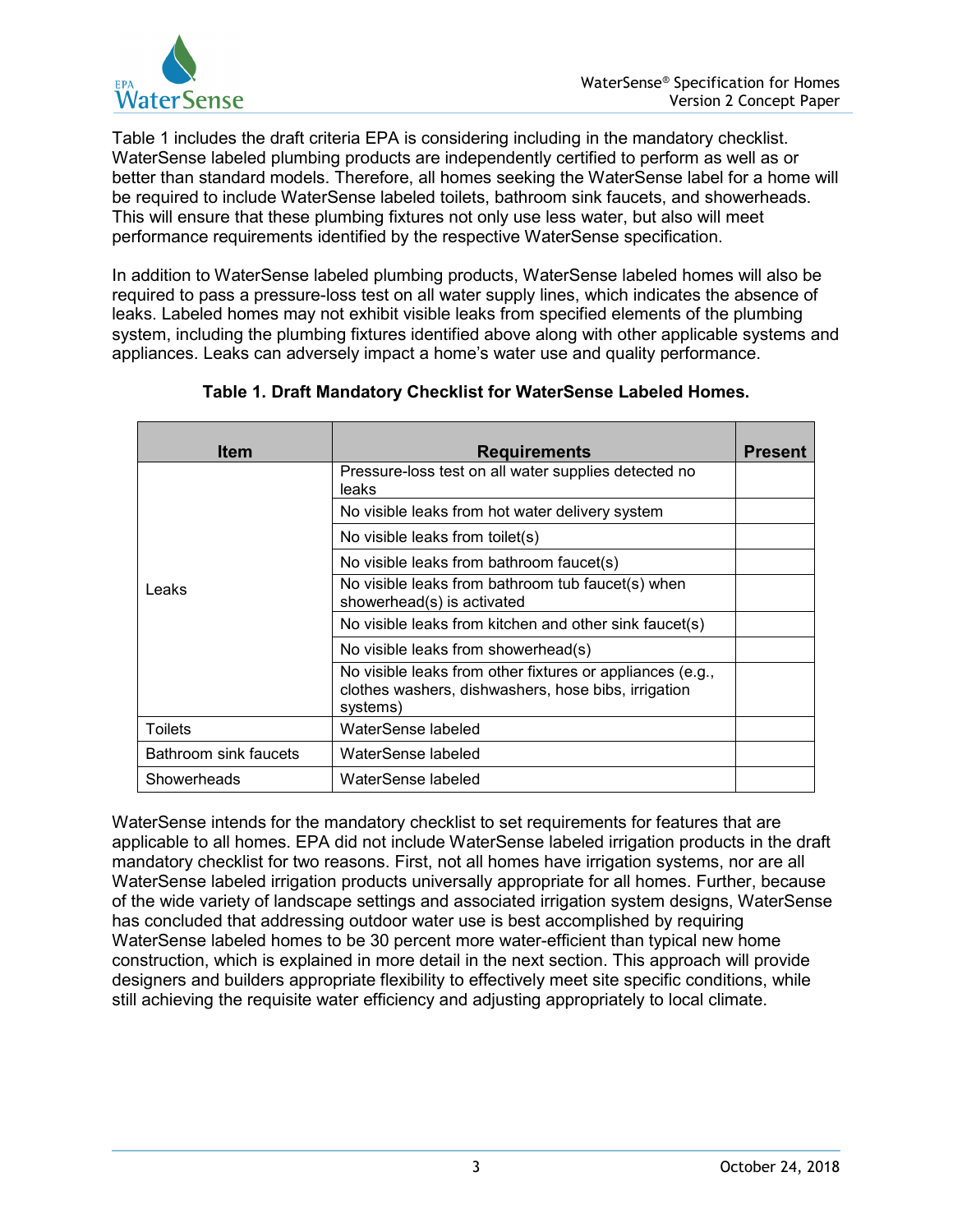

# *Efficiency Requirements*

EPA intends to establish criteria requiring homes to be at least 30 percent more water-efficient than typical new home construction in order to earn the WaterSense label. Homes will demonstrate adherence to this efficiency criteria by certifying to an HCO's WACM.

As part of the approval process for HCOs, EPA will also independently assess each HCO's program requirements to determine if homes that are certified under the program will meet EPA's efficiency criteria (i.e., be at least 30 percent more water-efficient than typical new home construction). WaterSense is still developing the procedures that will be used to verify that each HCO's program meets the minimum percent increase in water efficiency. However, some considerations are outlined in the WACM Technical Evaluation section below. Once reviewed and approved by EPA, an HCO's certification program will become a WACM, indicating that the program can be used to meet the WaterSense efficiency requirement.

## **2. Standard Development Process**

Standard development refers to the process used to develop the requirements, criteria, and/or calculation methodology the HCO proposes to use within its WACM to demonstrate compliance with the WaterSense efficiency requirement. EPA proposes the following requirements to ensure that the prospective WACM was developed using a process that represents the needs of a broad set of stakeholders and helps EPA conform to the requirements of the National Technology Transfer and Advancement Act (NTTAA).

EPA intends to offer three choices for how an HCO can demonstrate its program requirements were developed following an appropriate open and transparent process.

- 1. Utilize an American National Standards Institute (ANSI) Approved Standard. OR
- 2. For public agencies, demonstrate compliance with the administrative and transparency requirements associated with standards and policy development of the jurisdiction having authority over the program. OR
- 3. Provide written documentation demonstrating that the prospective WACM requirements were developed in accordance with the following criteria:
	- a. Openness
		- i. Participation shall be open to all persons who are directly and materially affected by the activity in question. There shall be no undue financial barriers to participation. Voting membership on the consensus body shall not be conditional upon membership in any organization, nor unreasonably restricted on the basis of technical qualifications or other such requirements.
		- ii. Timely and adequate notice of any action to create, revise, reaffirm, or withdraw a standard, and the establishment of a new consensus body shall be provided to all known directly and materially affected interests. Notice should include a clear and meaningful description of the purpose of the proposed activity and shall identify a readily available source for further information.
		- iii. Members should declare all Conflicts of Interest at the start of the process. The member's name (or if membership is by organization, the name of the organization with a point of contact), affiliation and interest category of each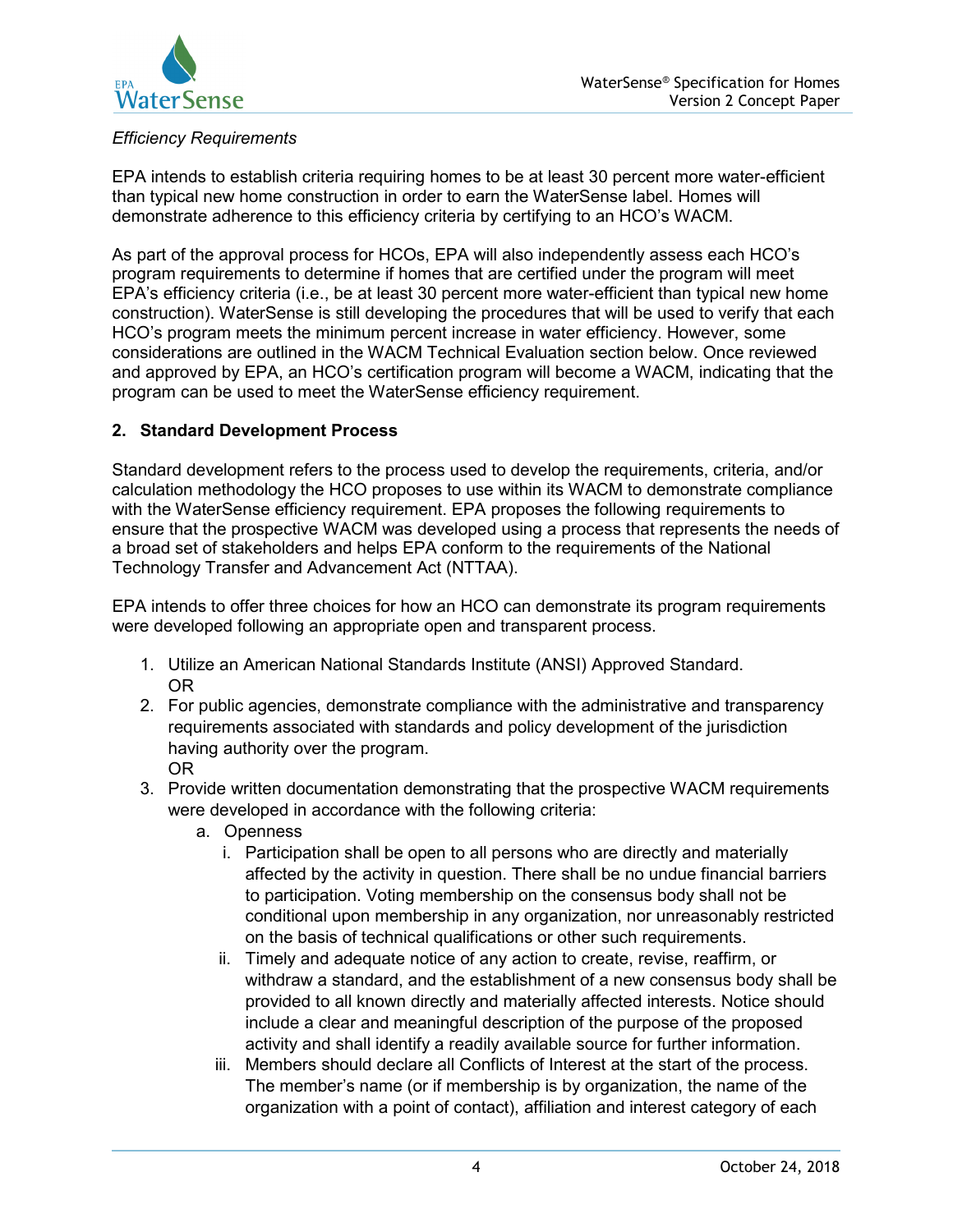

member of the consensus body shall be made available to interested parties upon request.

- b. Lack of dominance
	- i. The standards development process shall not be dominated by any single interest category, individual or organization. Dominance means a position or exercise of dominant authority, leadership, or influence by reason of superior leverage, strength, or representation to the exclusion of fair and equitable consideration of other viewpoints.
- c. Balance
	- i. The standards development process should have a balance of interests. Participants from diverse interest categories shall be sought with the objective of achieving balance. If a consensus body lacks balance in accordance with the historical criteria for balance, outreach to achieve balance shall be undertaken.
	- ii. In defining interest categories appropriate, consideration should be given to at least the following:
		- o Builders
		- o Home certification community
		- o Manufacturers
		- o Utilities
		- o Municipalities
		- o General interest
- d. Notification of standards development
	- i. Notification of standards activity shall be announced in suitable media as appropriate to demonstrate an opportunity for participation by all directly and materially affected persons.
	- ii. Public review is made available for a minimum of 30 days prior to the final publication of the standard.
- e. Consideration of views and objections
	- i. Prompt consideration shall be given to the written views and objections of all participants.
- f. Consensus vote
	- i. Evidence of consensus in accordance with these requirements and the procedures of the standards developer shall be documented.
- g. Appeals
	- i. Written procedures shall contain an identifiable, realistic, and readily available appeals mechanism for the impartial handling of procedural appeals regarding any action or inaction. Procedural appeals include whether a technical issue was afforded due process.
	- ii. Persons who have directly and materially affected interests and who have been or will be adversely affected by any procedural action or inaction by a standards developer with regard to the standard in question (or the revision, reaffirmation, or withdrawal of the standard), have the right to appeal.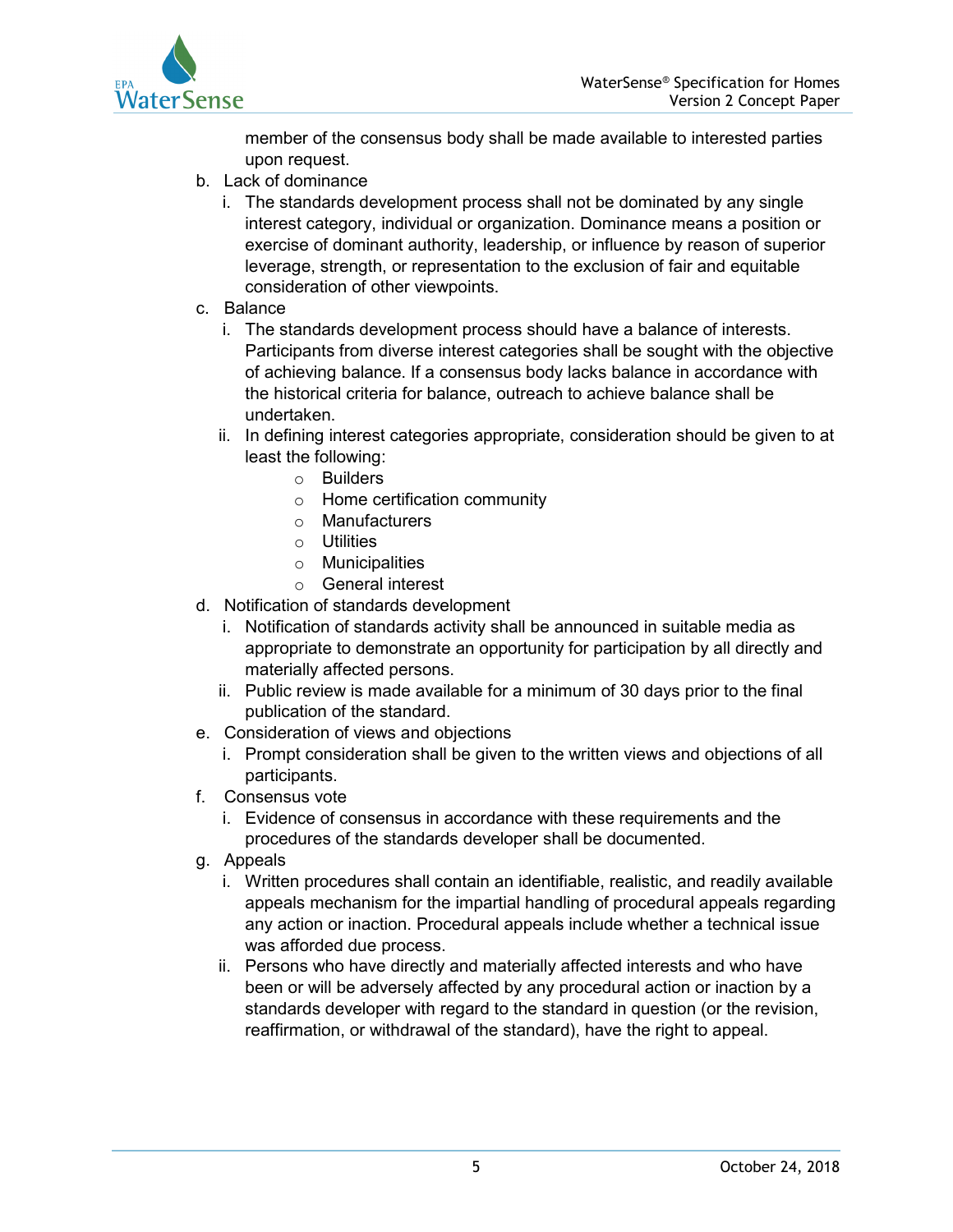

# **3. WACM Technical Evaluation**

In addition to verifying that the standard associated with the prospective WACM was developed under an open and transparent process, WaterSense intends to evaluate how effectively the proposed WACM can differentiate homes that meet the efficiency requirement (i.e., be at least 30 percent more water-efficient than typical new home construction) from homes that do not.

#### *Scope*

Building eligibility (i.e., single-family, multifamily, new construction, significant rehab) and geographic scope for the WACM shall be determined by the HCO applying for consideration.

In instances where the HCO applicant has specified a specific scope, their rating system will be evaluated against the reference homes that reflect similar design features. For example, if the HCO applicant intends to label only multifamily buildings in the southwest region of the contiguous United States, its prospective WACM would be evaluated using the multifamily reference home designs with dry climate characteristics. However, once approved, the WACM will only be approved for use with the stated building type and region.

#### *Reference Home Design*

EPA plans to analyze the expected differences in water efficiency across a series of reference homes with similar structural designs and characteristics, but have unique features that are selected from the prospective rating system due to expected efficiency afforded. The series of basic representative designs of reference designs serve as baselines for evaluating water efficiency gains. The default combination of adjustable features is considered the "national reference design."

The features included in the national reference design were identified from the U.S. Department of Housing and Urban Development (HUD) 2017 Survey of Construction, the 2009 Uniform Plumbing Code, and 2009 International Plumbing Code. The national reference standard for each plumbing code was utilized. Census data were reviewed to identify typical design features, such as number of bedrooms and bathrooms, which are not defined by code. EPA used this data to estimate the prevalence of the design features in single-family and multifamily construction.

EPA will compare the impact that specific design and feature adjustments should have on a home's water efficiency over baseline levels, as well as the impact that those adjustments would have on the home's scoring under the prospective WACM. This method will allow EPA to evaluate WACMs in a consistent and reliable manner.

Both single- and multifamily homes can vary significantly in size and structure; however, these elements may not significantly affect or directly influence the home's annual water consumption. To avoid the need to develop an overly complex procedure to normalize all possible variations in the minimum rated features, EPA has identified configurations that, while in some ways may represent extreme examples relative to normal buildings practices, will help characterize the outer bounds of a home's water efficiency.

The characteristics of the single-family reference homes are summarized in Table 2, and characteristics of the multifamily reference buildings are summarized in Table 3.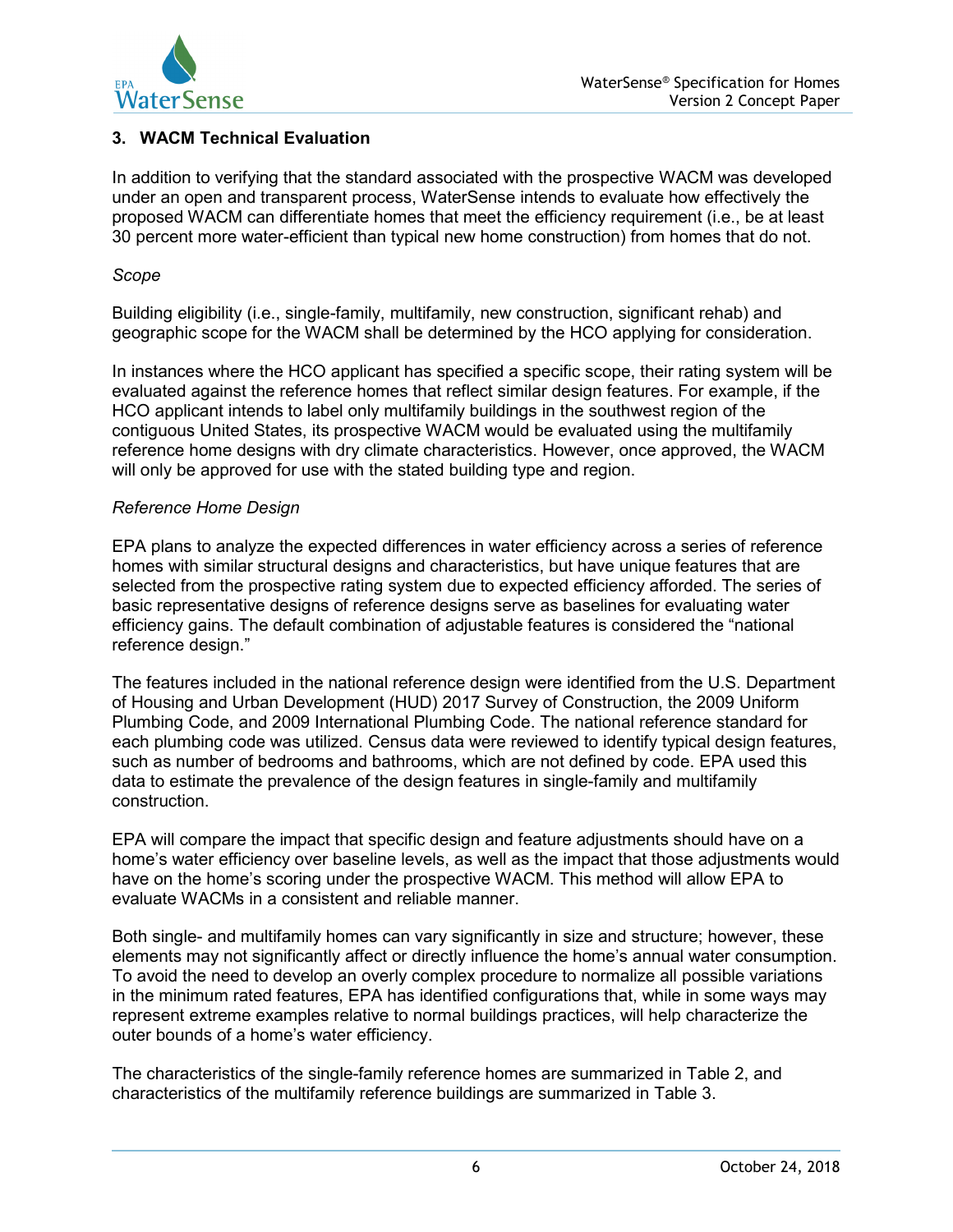

| <b>Feature</b>       | <b>Small</b><br><b>Footprint-</b><br><b>Large Lot</b> | <b>Small Footprint-</b><br><b>Small lot</b> | Large<br><b>Footprint-</b><br><b>Large lot</b> | Large<br><b>Footprint-Small</b><br>lot |
|----------------------|-------------------------------------------------------|---------------------------------------------|------------------------------------------------|----------------------------------------|
| <b>Bedrooms</b>      | 2                                                     | 2                                           | 4                                              |                                        |
| Footprint            | 1,000                                                 | 1,000                                       | 2,500                                          | 2,500                                  |
| Lot size             | 10,000                                                | 1,600                                       | 10,000                                         | 2,600                                  |
| Landscaped<br>area   | 9,000                                                 | 600                                         | 7,500                                          | 100                                    |
| # Faucets            | 2                                                     | $\overline{2}$                              | 5                                              | 5                                      |
| # Toilets            |                                                       |                                             | 3                                              | 3                                      |
| # Showerheads        |                                                       |                                             | 2                                              | 2                                      |
| # Washing<br>Machine |                                                       |                                             |                                                |                                        |
| # Dish Washer        |                                                       |                                             |                                                |                                        |
| Irrigation<br>season | 90-365 Days OR<br>Local Season                        | 90-365 Days OR<br>Local Season              | 90-365 Days OR<br>Local Season                 | 90-365 Days OR<br>Local Season         |

# **Table 2. Single-family Reference Homes**

# **Table 3. Multifamily Reference Buildings**

| <b>Feature</b>     | <b>Garden Style Small</b> | <b>Garden Style Large</b> | Mid/High-Rise<br><b>Multifamily</b> |
|--------------------|---------------------------|---------------------------|-------------------------------------|
| Bedrooms           | 16 units X 2.5            | 25 units X 2.7            | 300 units X 3 bedrooms/unit         |
|                    | bedrooms/unit = $40$      | bedrooms/unit = $67.5$    | $= 900$                             |
| Footprint          | N/A                       | N/A                       | N/A                                 |
| Lot size           | N/A                       | N/A                       | N/A                                 |
| Landscaped<br>area | 75% of lot                | 25% of lot                | 15% of lot                          |
| # Faucets          | 16 units $X$ 1            | 25 units $X$ 1            | 300 units X 1.25                    |
|                    | bathroom/unit= 16         | bathroom/unit= 25         | bathroom/unit= 375                  |
| # Toilets          | 16 units X 1              | 25 units X 1              | 300 units X 1.25                    |
|                    | bathroom/unit= 16         | bathroom/unit= 25         | bathroom/unit= 375                  |
| #                  | 16 units $X$ 1            | 25 units $X$ 1            | 300 units X 1.25                    |
| Showerheads        | bathroom/unit= 16         | bathroom/unit= 25         | bathroom/unit= 375                  |
| # Washing          | 16 units $X$ 1            | 25 units $X$ 1            | 300 units X 1 machine/unit=         |
| Machine            | machine/unit= 16          | machine/unit= 25          | 300                                 |
| # Dish             | 16 units $X$ 1            | 25 units $X$ 1            | 300 units $X$ 1 machine/unit=       |
| Washer             | machine/unit= 16          | machine/unit= 25          | 300                                 |
|                    |                           |                           |                                     |
| Irrigation         | 90-365 Days OR Local      | 90-365 Days OR Local      | 90-365 Days OR Local                |
| season             | Season                    | Season                    | Season                              |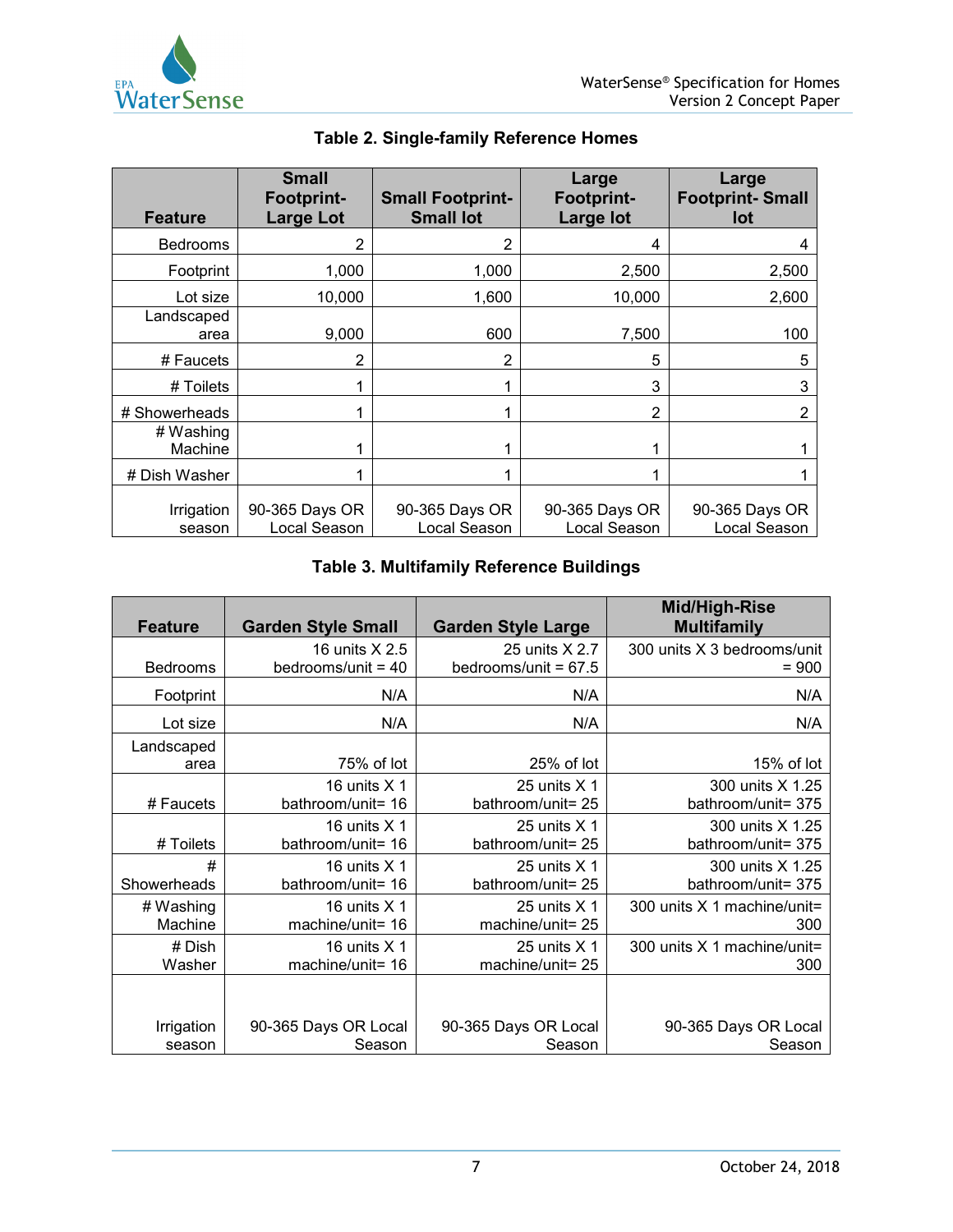

# *Minimum Features and Usage*

WaterSense will use the best available data to estimate the predicted water consumption associated with each reference home. Minimum features refer to the fewest possible features needed to calculate a home or building's water use. Table 4 includes a list of potential minimum features, the associated efficiency in the reference home, and a summary of the end water use calculation.

|                                                                          |                                                                                                                                                                                                                |                                               | <b>Daily Per Person Use</b> |                                       |  |  |
|--------------------------------------------------------------------------|----------------------------------------------------------------------------------------------------------------------------------------------------------------------------------------------------------------|-----------------------------------------------|-----------------------------|---------------------------------------|--|--|
| <b>Metric</b>                                                            | Sub-Variable                                                                                                                                                                                                   | <b>Savings Calculation</b>                    | <b>Uses</b>                 | <b>Reference</b><br><b>Efficiency</b> |  |  |
| <b>Occupancy</b>                                                         | #Bedrooms +1                                                                                                                                                                                                   |                                               |                             |                                       |  |  |
| Household<br><b>Water Use</b><br>(Installed<br><b>Daily</b><br>Capacity) | Toilet(s)                                                                                                                                                                                                      | #Flush x MaxOccupants x<br>DailyUse           | 5 flushes                   | 1.6 GPF                               |  |  |
|                                                                          | Faucet(s)                                                                                                                                                                                                      | MinutesUsed x<br>MaxOccupants x DailyUse      | 0.1<br>minutes              | 2.2 GPM                               |  |  |
|                                                                          | Showerhead(s)                                                                                                                                                                                                  | MinutesUsed x<br>MaxOccupants x DailyUse      | 10 <sup>1</sup><br>minutes  | 2.5 GPM                               |  |  |
|                                                                          | <b>Dishwasher</b>                                                                                                                                                                                              | #Cycles x MaxOccupants x<br>DailyUse          | 0.5<br>cycles               | 4.5 Gal/Cycle                         |  |  |
|                                                                          | <b>Clothes Washer</b>                                                                                                                                                                                          | #Cycles x MaxOccupants x<br>DailyUse          | 0.25<br>cycles              | 9.5 Gal/ CuFt /cycle<br>@ 2.5 CuFt    |  |  |
|                                                                          | Occupancy x ((#Faucettype x Efficiency x DailyUse) + (#WCType x Efficiency x<br>DailyUse) + (#ShowerHead x Efficiency x DailyUse) + (#DishW x Efficiency x<br>DailyUse) + (#ClothesW x Efficiency x DailyUse)) |                                               |                             |                                       |  |  |
| <b>Total</b><br><b>Irrigation</b><br>Demand                              | GallonsDay<br>Demand                                                                                                                                                                                           | irrigated area x AvgNetET x<br>Conversion     | N/A                         | N/A                                   |  |  |
|                                                                          | AvgAnnNetPeak<br>(inches)                                                                                                                                                                                      | Historic (ET - RF) for all<br>watering months | N/A                         | N/A                                   |  |  |
|                                                                          | Adjustment<br>Factor                                                                                                                                                                                           | 15% ET adjustment factor                      | N/A                         | N/A                                   |  |  |
| <b>Max Annual</b><br><b>Use</b>                                          | (Daily Household Water Use x 365days) + Total Irrigation Demand                                                                                                                                                |                                               |                             |                                       |  |  |

# **Table 4. Minimum Features and Efficiency**

#### *Geographic Considerations*

Indoor water efficiency design features do not vary significantly (in terms of total use) based on climate zone. However, outdoor water use varies significantly and is influenced by both climate and market characteristics of the region.

When evaluating prospective WACMs, WaterSense will apply an outdoor water demand factor based on the average net annual evapotranspiration (30-year historic data adjusted to better reflect actual watering rates). When evaluating a prospective WACM with national or regional geographic scope, EPA will use a range representative of the applicable region(s). When evaluating a prospective WACM with a local geographic scope, WaterSense will use a net annual evapotranspiration value appropriate for that area.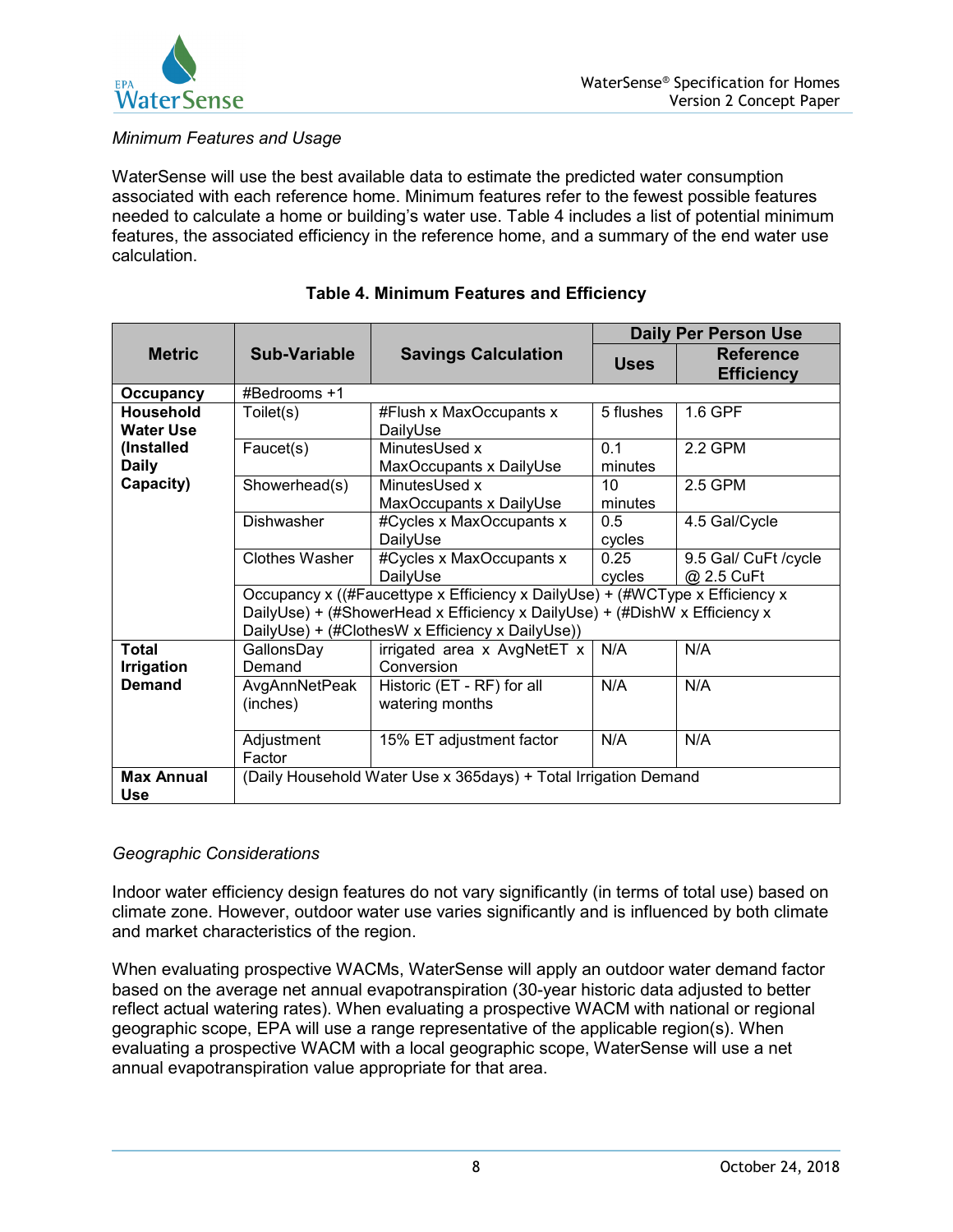

# *Assessing Savings*

EPA will use the process and assumptions outlined above and the requirements of the prospective WACM to estimate the amount of savings a home or building following the prospective requirements would realize.

Because the WaterSense efficiency requirement is to save at least 30 percent, EPA will attempt to identify the configuration with the lowest quantifiable water savings across all configurations and climate zones. A prospective WACM will not be approved unless it can demonstrate that minimum efficiency that could be attained in all the applicable reference homes represents at least a 30 percent reduction in total water use (the WaterSense efficiency requirement).

In addition, while identifying the lowest quantifiable configuration, WaterSense will not include poorly defined or supported credits in the quantifiable estimate. For example, the crediting of "smart controllers" is poorly defined and cannot be tied to credible water savings. As a result, WaterSense will only associate water savings with criteria that adequately defines these controllers or requires the use of WaterSense labeled, weather-based irrigation controllers.

## **4. HCO Organizational Requirements**

WaterSense has identified six components of certification that ensure that an HCO has a structure in place to effectively administer its WACM and can retain the integrity of the WaterSense label by only certifying homes that meet the specification's technical criteria. In its application, the HCO shall demonstrate to WaterSense that it has procedures in place to fully implement each certification requirement. Each of the certification components—independent oversight, quality assurance, verifier training and authorization, inspection, impartiality, and messaging and reporting—has its own requirements, as described in the subsequent sections.

HCOs will be permitted to delegate many of the responsibilities associated with the certification requirements to a designee(s). A designee can be a provider, certification body, or other organization capable of adhering to the certification requirements discussed below. The HCO will provide WaterSense with information about any use of designee(s) and will submit sufficient information on policies that it requires designee(s) to follow, so that WaterSense can evaluate whether the designee(s) can successfully fulfill WaterSense's certification requirement(s). If the HCO plans to use designee(s), the HCO will also submit a description of its plan to oversee the designee(s) and the fulfilment of their responsibilities.

## *Component 1: Independent Oversight*

HCOs are required to establish independent oversight procedures to ensure that the WACM is governed in a fair and impartial manner. By adopting practices aligned with independent oversight, an HCO can operate in the best interest of the program.

- Requirements:
	- o **Creation of an independent oversight committee(s).** The HCO shall establish an independent oversight committee(s) or governing board of directors that supervises the WACM while exercising independent, professional judgement. The committee(s) shall be composed of at least three individuals with varying backgrounds representative of different program stakeholders. Employees of the HCO shall hold no more than one-third of the positions on the oversight committee(s). The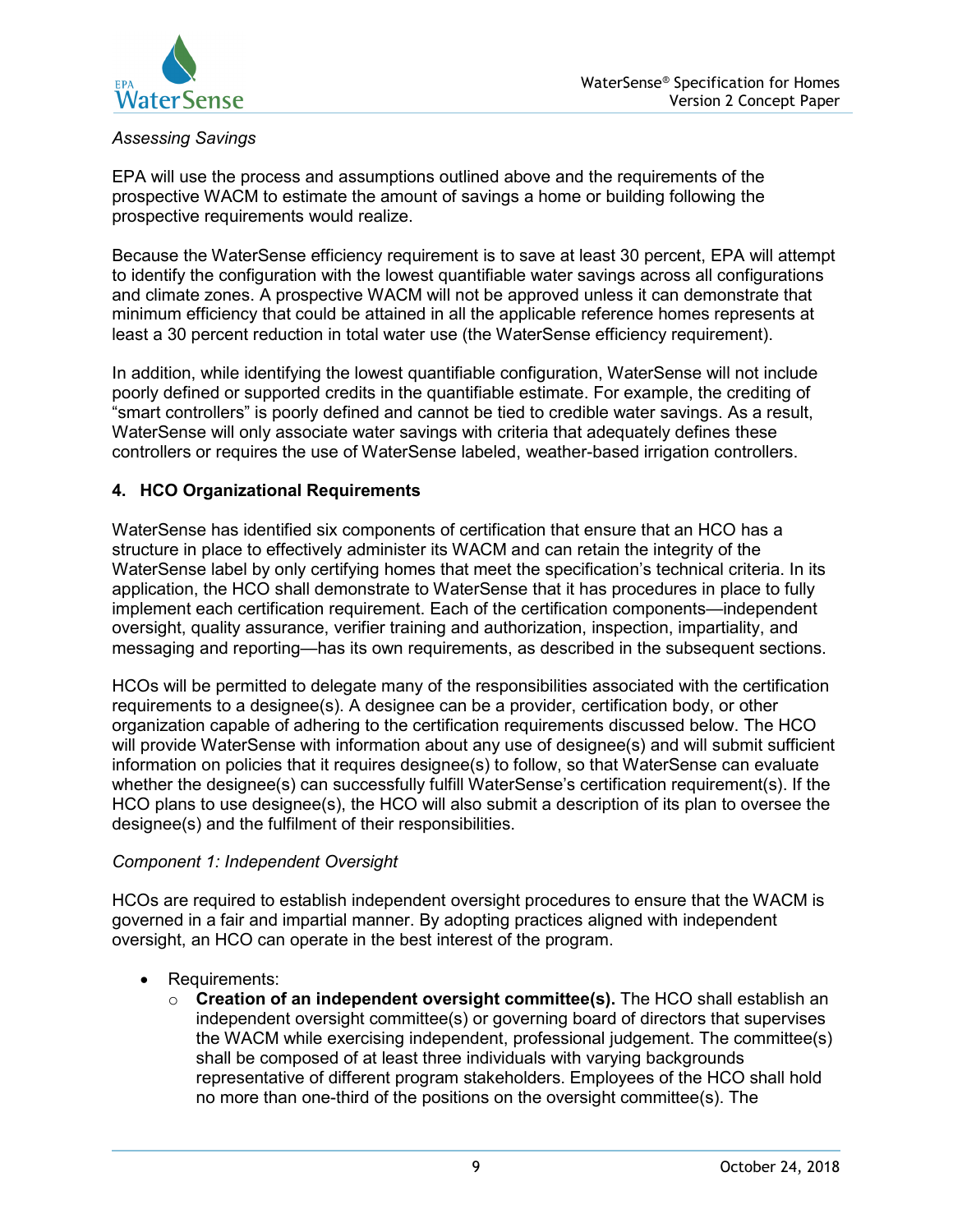

committee(s) shall exercise independent judgement and oversight of the implementation of the WACM.

## *Component 2: Quality Assurance*

Quality assurance ensures that inspections and certifications are conducted in a consistent, accurate, and appropriate manner. WaterSense requires HCOs to have quality assurance/quality control procedures in place to ensure that verification protocols are followed and homes are inspected and verified consistently within the HCO's WACM. Quality assurance is necessary to maintain the integrity of the WaterSense label and ensure that anticipated water savings and home performance are being realized. Quality assurance also provides a mechanism for identifying and rectifying issues.

• Requirements: An HCO or its designee(s) are responsible for facilitating and executing home verification and quality assurance services. Each HCO shall provide documentation of its policies and procedures related to quality assurance, including processes for overseeing verifiers who are authorized to conduct home inspections and for addressing verifiers who do not follow quality assurance procedures. If an HCO assigns a designee(s) to fulfill some or all quality assurance services, the designee(s) shall follow the quality assurance procedures established by the HCO through its WACM. In addition, the HCO shall develop a monitoring plan to ensure that the designee(s) continues to meet the quality assurance requirements of the WACM.

Quality assurance shall be executed and documented by the approved HCO. The HCO is responsible for the following components of quality assurance:

- o **Auditing of WaterSense labeled homes.** The HCO or designee(s) shall employ an audit protocol (as stipulated in the WACM) to ensure that homes receiving the WaterSense label meet all requirements of the WACM. Protocols shall include selection of representative sample of certified homes, be sufficiently random, and demonstrate the capacity to identify erroneous certifications.
- o **Administer verifier activities.** The HCO or designee(s) shall ensure that the WaterSense label is issued in accordance with the requirements of the WACM and that only verifiers in good standing with all training, continuing education, and impartiality requirements provide verification services.
- o **Verifier discipline.** The HCO or designee(s) shall maintain and enforce disciplinary procedures for verifiers.
- o **Complaint resolution process.** The HCO or designee(s) shall maintain and execute procedures to respond to and resolve complaints involving home inspection and/or certification. This includes investigating failures impacting the water efficiency of certified homes.
- o **Documentation.** The HCO or designee(s) shall maintain thorough documentation of verifier training records, verifier discipline, complaints, and homes that have received certification.

## *Component 3: Verifier Training and Authorization*

Training and inspection protocols facilitate accurate identification of WaterSense labeled homes, thereby maintaining the reputation and efficacy of the WaterSense homes program. Well-trained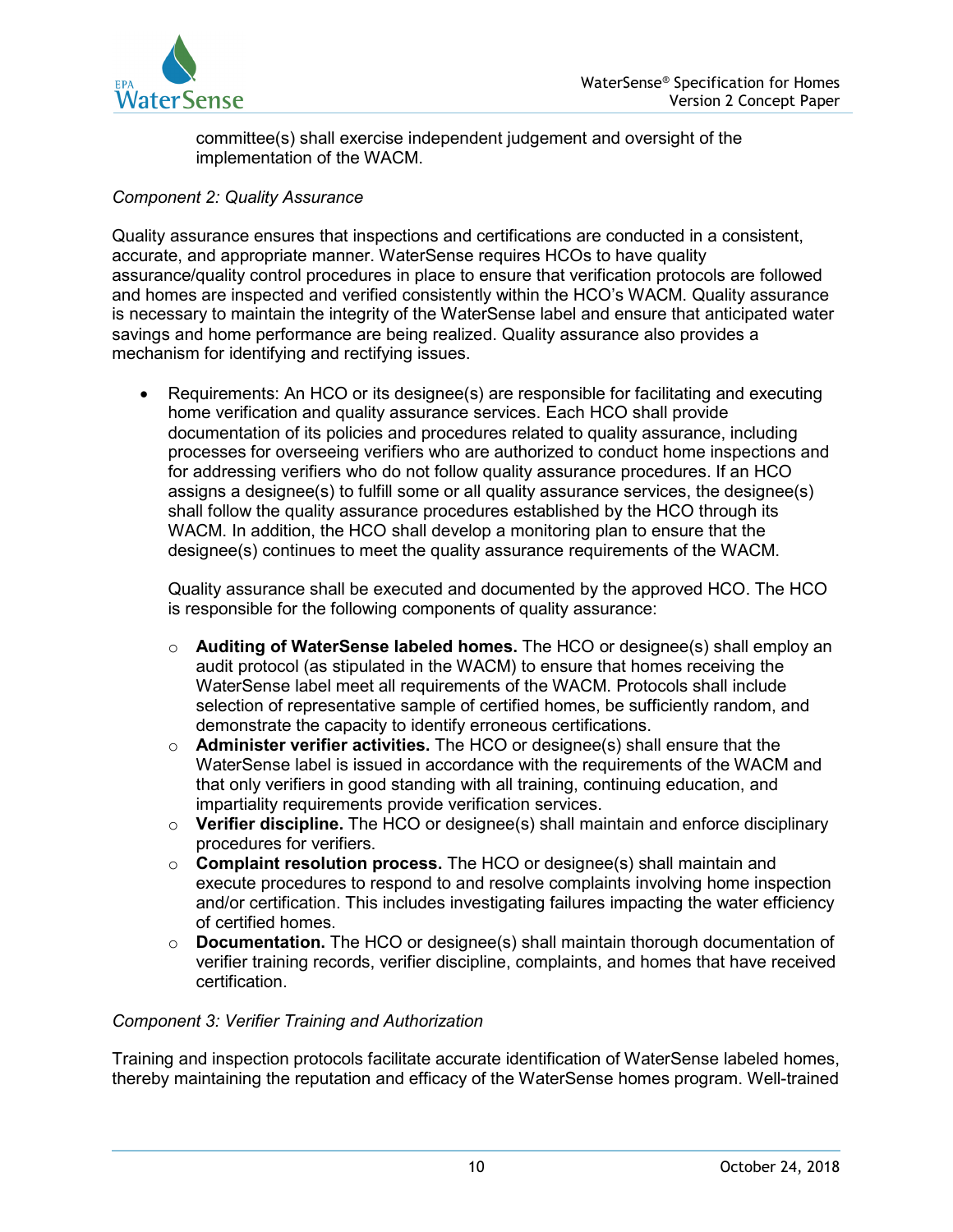verifiers should be prepared to inspect a home and determine whether it meets the requirements of the WACM.

Training shall prepare verifiers to conduct accurate and consistent home inspections (based on the relevant WACM), complete necessary paperwork, and comply with the quality assurance standards of the HCO.

- Requirements: HCOs shall adhere to the following training requirements:
	- o **General verifier training.** The HCO shall have procedures in place for training verifiers to inspect homes for the quality performance and water efficiency criteria per the WACM. WaterSense will supply each HCO with required training materials for the *WaterSense Specification for Homes,* Version 2 (hereafter referred to as WaterSense program-specific training requirements). The HCO shall supplement this training with additional information needed for the verifiers to understand and administer the HCO's WACM.
	- o **Verifier training reciprocity.** The HCO shall have procedures in place to waive the WaterSense program-specific training requirements for potential new verifiers, provided that the verifier has completed the WaterSense program-specific training requirements within the past two years (for example, as part of training under another HCO). Additionally, HCOs that utilize designees for quality assurance shall have procedures in place to facilitate transferability from one designee to another.
	- o **Verifier documentation training.** The HCO shall have procedures in place for training verifiers to properly document home inspections and to complete all inspection, reporting, and quality assurance submissions required by the HCO and WaterSense.
	- o **Formal authorization of verifiers.** The HCO shall have procedures in place for formally authorizing verifiers to inspect homes in accordance with the HCO's WACM. The requirements for verifier authorization shall at a minimum include: successful completion of training; and disclosure and resolution of conflict of interest (COI), as outlined in the impartiality section of this document.
	- o **Integrating updates.** In the event of modifications to the WaterSense specification or the HCO's WACM, the HCO shall have procedures in place for retraining verifiers on the new program requirements before the verifier inspects additional homes. The HCO shall maintain documentation of all verifiers who have fulfilled additional training requirements.

# *Component 4: Inspection*

Verifiers conduct home inspections or ratings to determine whether homes meet all WaterSense requirements under the HCO's WACM. Home inspections or ratings therefore serve an important function for consumers, since accurate inspections identify homes that meet WaterSense/WACM criteria for water efficiency and performance.

- Requirements: The HCO shall have procedures in place for the following inspection requirements:
	- o **Adherence to the WACM.** The HCO shall have a procedure in place requiring verifiers to conduct inspections in accordance with the HCO's WACM.
	- o **Documentation of inspection.** The HCO shall have a procedure in place to obtain home inspection documentation (e.g., checklists, scorecards) from verifiers. At a minimum, the paperwork shall include: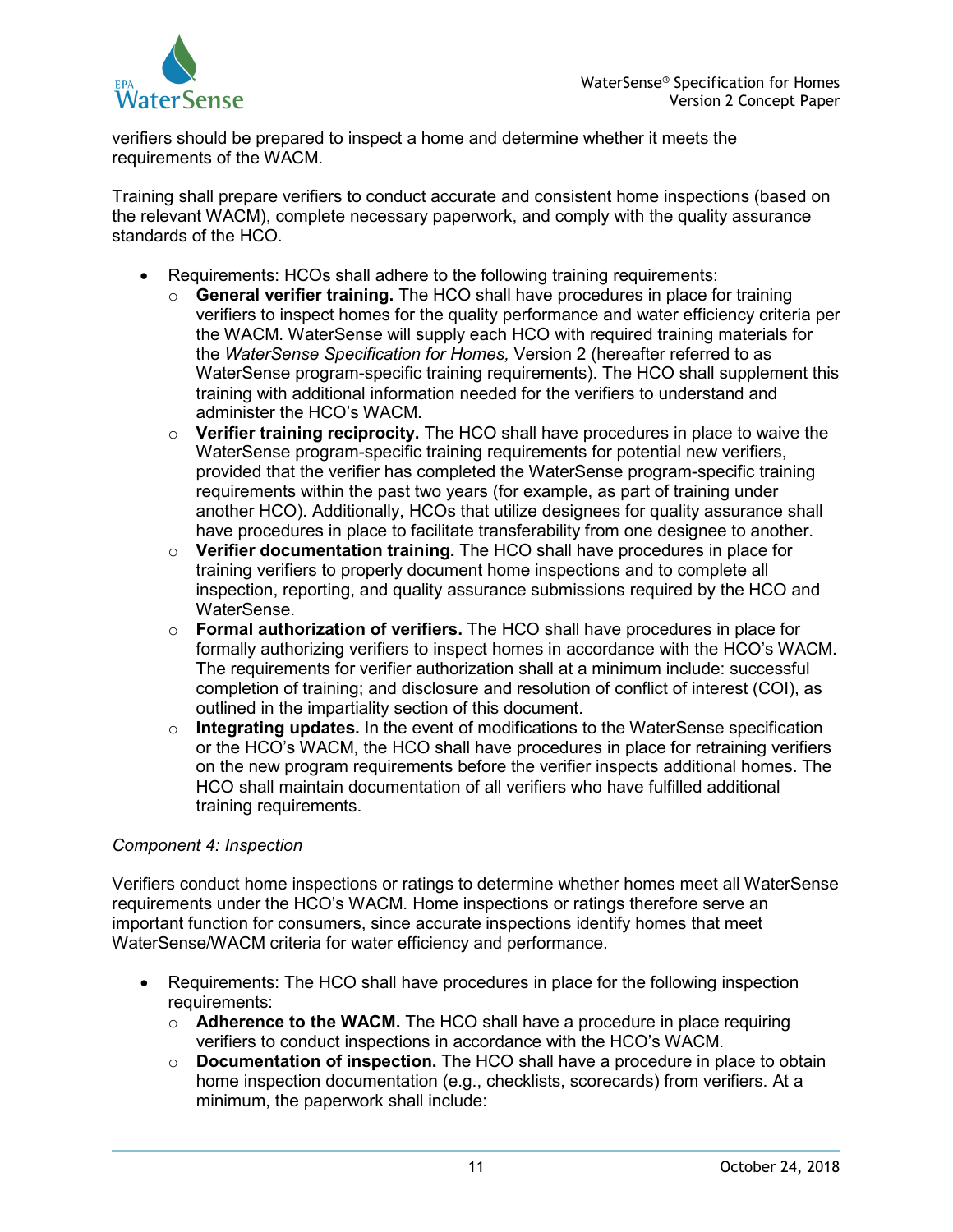

- Builder partner contact information;
- Address or lot number of the inspected home (and address or lot number of any homes covered by a relevant sampling protocol);
- **Documentation of inspection results sufficient to recreate the inspection,** including completed mandatory performance checklist;
- Name and contact information for the verifier; and
- Inspection date(s).
- o **Sampling protocol.** If desired, the HCO may offer builder partners and verifiers the opportunity to participate in a sampling protocol if a builder partner intends to certify multiple homes within the same subdivision, planned community, or multifamily building. Sampling protocols could allow a builder to seek the WaterSense label for a group of homes based on pre-analysis of building plans and subsequent inspections of a sample set of the homes. The protocol shall outline eligibility requirements for a builder partner to participate in the sampling protocol and ensure that inspection occurs on a representative sample of homes constructed by the builder partner. The protocol shall also establish processes for revoking eligibility within the sampling protocol based on failure to meet certification and quality assurance requirements.
- o **Verification of builder partnership agreement with EPA.** The HCO shall verify that any builder seeking home certification under the HCO's WACM has a signed WaterSense partnership agreement. The partnership agreement must be in place between the builder and WaterSense before issuing the WaterSense label and associated certification documentation. To verify the partnership agreement, the HCO should check the WaterSense website for a current list of builder partners. If the builder is not listed on the WaterSense website, the HCO can verify the partnership agreement by contacting the WaterSense Helpline at (866) WTRSENS (987-7367) or watersense@epa.gov.

## *Component 5: Impartiality*

It is important that HCOs have a systematic method for ensuring financial, legal, and ethical impartiality as it pertains to verifying a home's compliance with the WACM or issuing the certification decision and ultimately the WaterSense label. Impartiality means that Conflicts of Interest (COI) do not exist or have been resolved. COI can compromise an HCO's objectivity and hinder its ability to accurately inspect and verify homes. Conversely, policies that eliminate COI help ensure the integrity of an HCO and its verifiers. As a result, WaterSense requires that HCOs identify and resolve risks to impartiality throughout its verification protocols. Impartiality management strategies should be transparent, thorough, and well-documented.

- Requirements. HCOs are responsible for developing and implementing a strategy to minimize risks to impartiality. The impartiality management strategy shall account for both organizational and individual COI. Organizational COI pertains to the organization(s) responsible for various aspects of home verification and certification, whereas individual COI pertains to a specific person involved in the verification or certification decision. Examples of COI include, but are not limited to, an organization or individual:
	- o Providing consulting or design services for a home.
	- o Acting as the seller of the home or the seller's agent.
	- $\circ$  Acting as the lender for some portion of the financed payments on the home.
	- $\circ$  Selling, supplying, or installing products to facilitate the home meeting the specification criteria.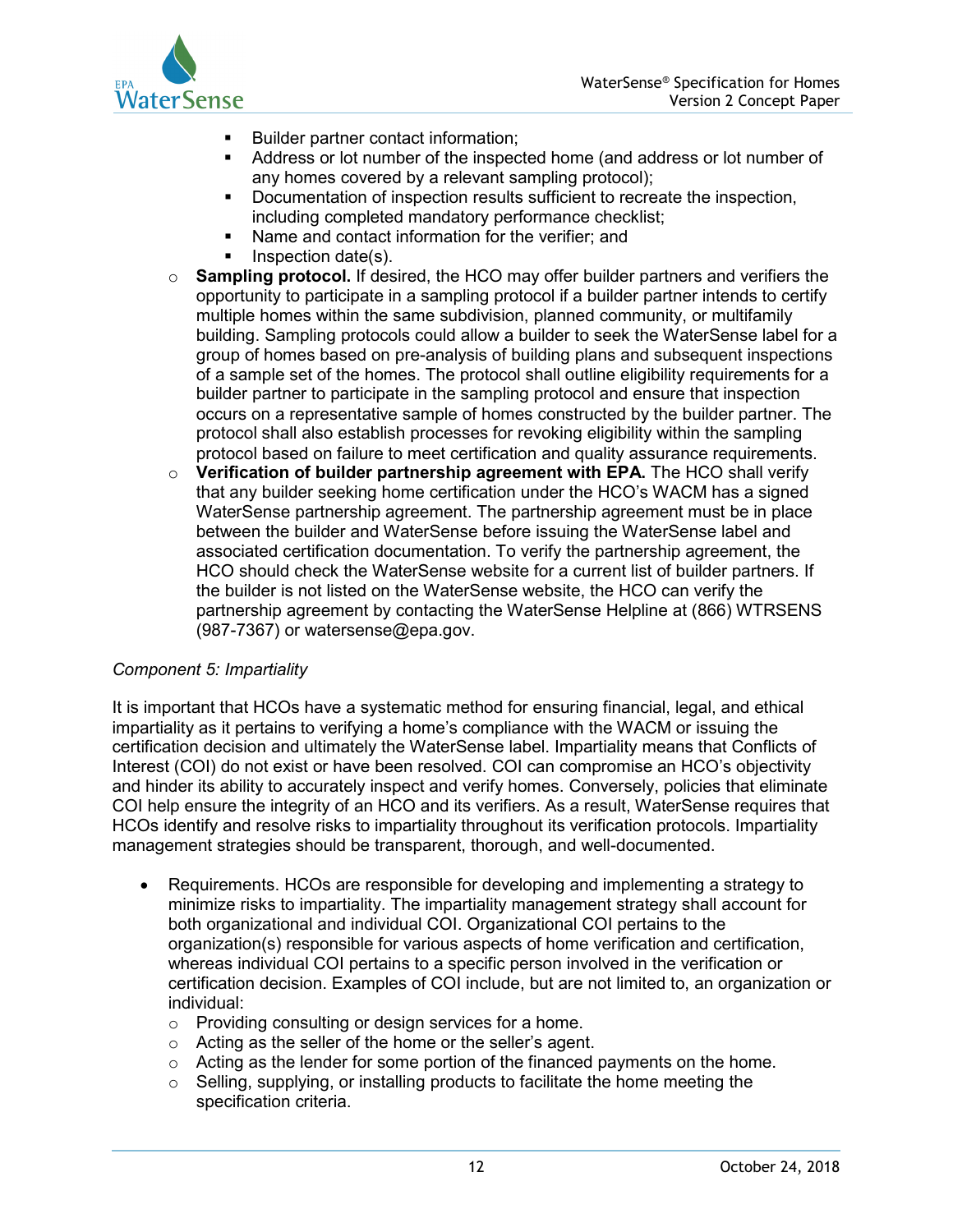

- $\circ$  Participating in both verification and sales or marketing activities of the HCO.
- An HCO shall implement a verifier COI strategy that includes the following:
	- o **Verifier COI disclosure.** The HCO shall have procedures in place requiring current or prospective verifiers to disclose any potential or existing COI.
	- o **Written verifier COI policy.** The HCO shall have written guidance that describes procedures for evaluating and resolving potential COI disclosed by its verifiers. HCOs must also outline procedures to be enacted in the event that COI cannot be satisfactorily resolved.
- If the HCO intends for its employees to directly inspect homes or issue the WaterSense label, it shall submit a written request to WaterSense explaining how any incentive to falsely certify homes is removed and/or mitigated. Unless written approval has been received from WaterSense, the HCO shall not permit its employees to directly inspect and or certify homes in accordance with its WACM.
- In the event that the HCO is delegating responsibilities related to verification and/or certification, the designee, rather than the HCO, is responsible for implementing procedures related to verifier COI disclosure and for preparing a written verifier COI policy, as described above. The HCO shall instead implement a designee COI strategy that includes the following:
	- o **Designee COI disclosure.** The HCO shall have procedures in place requiring current or prospective designees to disclose any potential or existing COI as it relates to homes it may verify or certify.
	- o **Written designee COI policy. T**he HCO shall have written guidance that describes procedures for evaluating and resolving COI presented by a designee. HCOs must also outline procedures to be enacted in the event that COI cannot be satisfactorily resolved.

## *Component 6: Messaging and Reporting*

Messaging and reporting create a link between WaterSense and HCOs. Through clear channels of communication, WaterSense can relay key program information to stakeholders (such as the availability of approved verifiers) and track key program outputs (such as the certification of WaterSense labeled homes).

In this context, messaging refers to information flow from WaterSense to HCOs, whereas reporting refers to information flow from HCOs to WaterSense. For both messaging and reporting, HCOs serve as intermediaries between WaterSense and designees (if applicable), builders, and verifiers.

WaterSense occasionally needs to distribute program information or updates to stakeholders. HCOs are responsible for disseminating that information to relevant parties through clear and consistent messaging. Messaging prepares stakeholders to fulfill their responsibilities in accordance with the most current information.

HCOs submit data and program information to WaterSense through the reporting process. WaterSense uses reported data to effectively administer the program by evaluating trends in WaterSense labeled homes and identifying areas of potential improvement. Satisfactory reporting is thorough, accurate, and timely.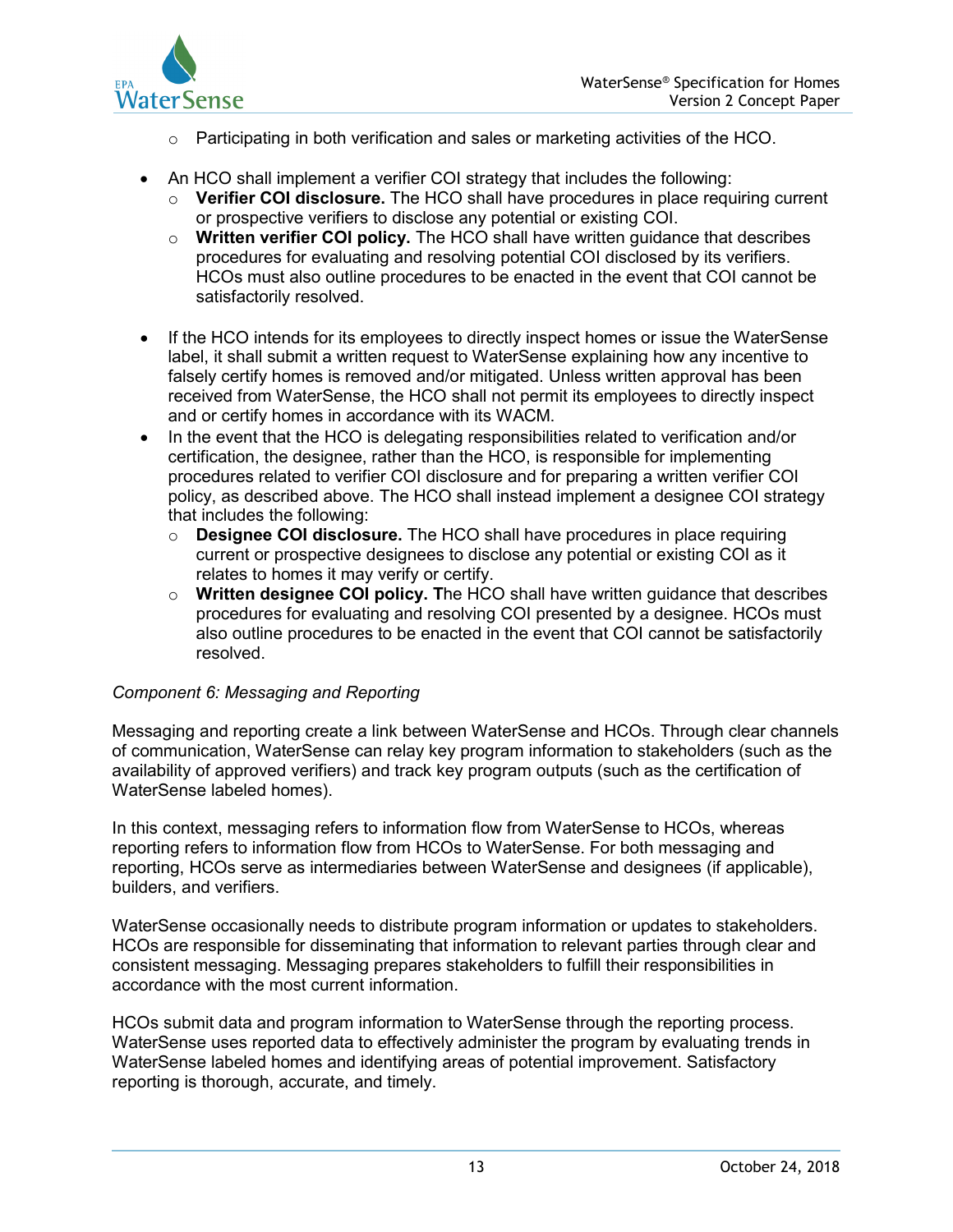

- Requirements: HCOs shall have procedures in place for the following messaging and reporting requirements:
	- o **Centralized messaging structure.** HCOs shall have a structure that enables them to disseminate information from WaterSense to relevant stakeholders. Stakeholders can include designees, verifiers, and/or builders. Messaging shall be complete, clear, and timely.
	- o **Inquiry response system.** HCOs shall have procedures for stakeholders to submit questions about implementing the WACM. HCOs shall have a means of providing accurate and timely responses to these inquiries.
	- o **Routine reporting to WaterSense.** HCOs shall have procedures for reporting home certification information to WaterSense at least quarterly. At minimum, HCOs shall provide the following information:
		- **Builder**
		- Number of certified homes
		- Location of certified home(s), including development (if applicable), city, and state
	- o **Requests for reporting program information.** HCOs shall be able to provide program information to WaterSense in a timely manner, as requested. On occasion, WaterSense may request information about topics including, but not limited to:
		- Mandatory performance checklist for specific homes
		- **Promotional materials created by the HCO and/or its designee(s)**
		- Common non-conformities or issues encountered during the past quarter
	- o **Collecting information from designee(s) and verifiers.** HCOs shall have a procedure for collecting data needed to satisfy WaterSense reporting requirements from its designees (if applicable) and verifiers.
	- o **Maintain information about trained verifiers and report to WaterSense.** HCOs shall maintain basic contact and business information about trained verifiers in a publicly accessible online format, such as a list, searchable directory, etc. In addition, HCOs shall report information about their trained verifiers to WaterSense at least quarterly. WaterSense shall provide all HCOs with a standardized format for reporting, at a minimum, the following information for each trained verifier:
		- Name
		- **Employer (or company name if self-employed)**
		- Phone number
		- **Email address (if available)**
		- Website URL (if available)
		- **State(s) where verification services are offered**
		- **WACM** under which the verifier is trained

## **III. Additional Questions and Considerations**

WaterSense intends to use the structure outlined above as the basis for draft technical and certification requirements. In this process, WaterSense intends to consider several additional areas.

- What is the regional market feasibility of the proposed structure in different regions of the country?
- Who will be allowed and/or required to formally partner with WaterSense to participate? Under the current structure, licensed certification providers and builders both partner